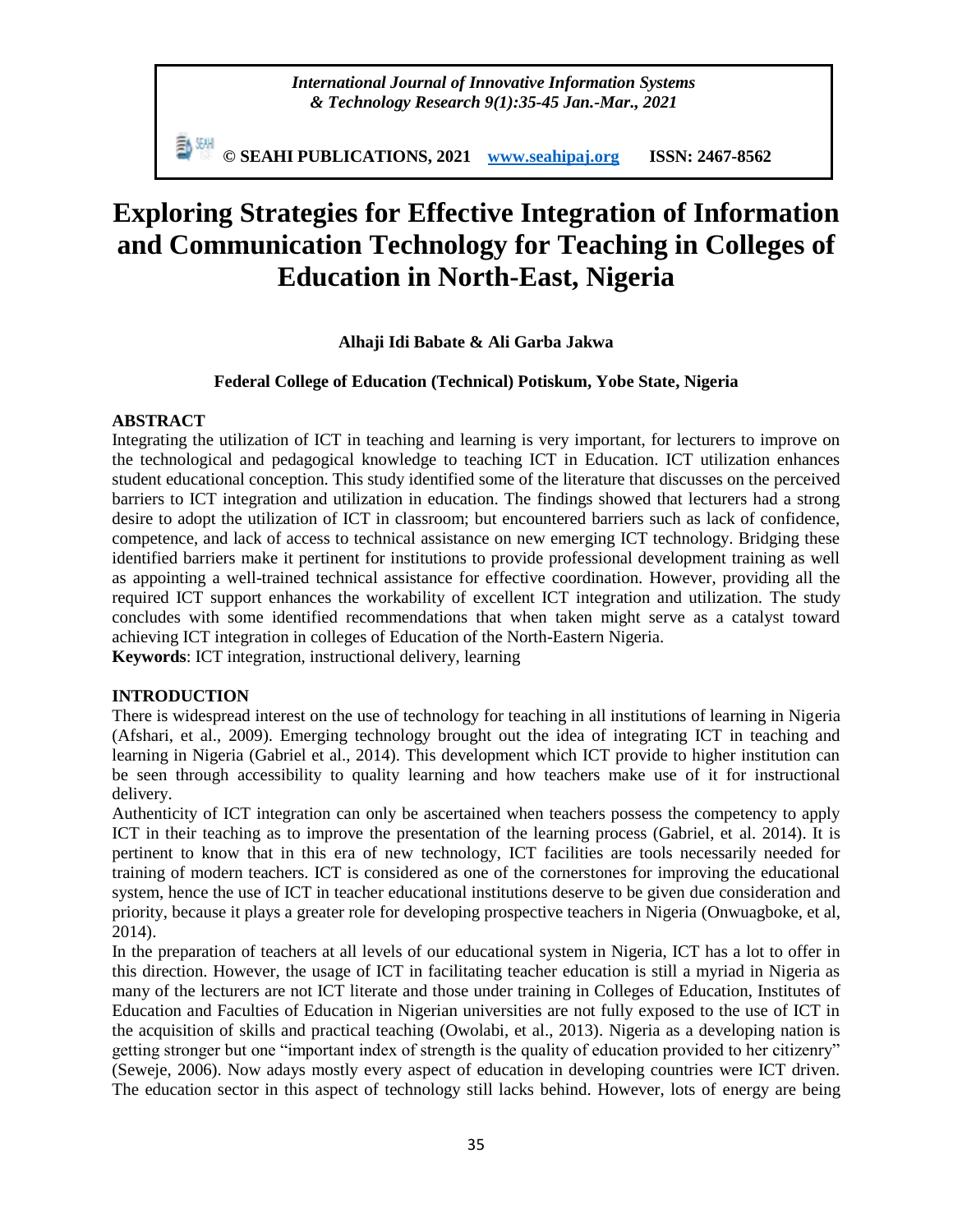channeled by government in this direction so as to ensure effective integration of ICT in most of the government institutions.

In order to ensure successful integration of ICT in Nigeria, the Nigerian government designed its ICT policy in April 2001. The policy led to the establishment of National Information Technology Development Agency (NITDA) Act 2007 which became the legal platform for the creation and supporting all ICT implementation in Nigeria. The policy empowers NITDA to enter into strategic alliances and joint partnership and to collaborate with different sectors in the economy to realize the specifics of the country"s vision of, "making Nigeria an IT capable country in Africa" (Agyeman, 2007).

ICT in education in Nigeria is one of the areas of great concern in the ICT policy. The Policy has an objective to integrate ICT into the mainstream of education and training. This includes all level of the educational institutions from the primary level to the tertiary level to implement the use of ICTs for effective instructional delivery. This National ICT Policy ensures all sectors performance and efficiency, in order to support the development goals of Nigeria"s Vision 20:2020. The National Vision 20:2020 offers specific examples as to how ICT can propel development of the national socio-economic sub sector with respect to Agriculture, Oil and gas, Health, Education, Finance, Governance, Infrastructure Support, Knowledge-Based Economy, Labour Employment and Productivity, and Research and Development.

The tertiary trust fund (TETfund) created by the Federal Government of Nigeria, with its mandate to provide funding for the provision and maintenance of physical infrastructure for teaching and learning, instructional materials and equipment, research publication and academic staff development in higher institutions. In 2016 an intervention fund of over three hundred billion (Notation) naira was given to Universities, Polytechnics, and Colleges of Education on infrastructure, Net among 9.57,000 specifically, was given to the colleges of education in 2016 as fund provided by TETfund for provision of infrastructure which includes the provision of ICT facilities (Paul, 2017). The Federal Government of Nigeria has put ICT and teacher education in the fore front as one of the parameters for ensuring the achievement of the Sustainable Development Goals (SDGs) which is global development in ICT in the Nigeria economy.

Despite the awareness of the importance and provision of ICT facilities in institutions, research has shown that ICT facilities in educational institutions are not effectively utilized. The consequences of nonutilization of ICT facilities led to the situation where the essence of huge government investment towards provision of ICTs in educational institutions to be less productive in the advancement of the educational system (Olowoyeye, 2016).

Research suggests that, it is not appropriate to assume that provision of ICT facilities into higher institutions can simply transforms education. Rather, we need to acknowledge the critical role played by the lecturers, on the use of these ICT facilities in the teaching process (Osborne & Hennessy, 2003). The decision of whether to use technology for instruction is mediated by lecturers' beliefs on technology and its value to instruction (Ertmer, 2005). Therefore the use of ICT by the lecturers can be made possible by the lecturers themselves making a deliberate effort in acquainting themselves with the knowledge, skills and positive attitude towards the use of ICT in their pedagogical roles. Extensive review of literature suggests two broad sources of barriers to effective utilization of ICTs in teaching. The first source comes from the lecturers themselves, and the second source comes from the leadership of the institutions. Therefore, this research conceptualizes its findings by unpacking the specific barriers that hindered effective diffusion of ICT, and also to finds out more effective ways or strategies that can support speedy utilization of ICTs in colleges of education.

#### **Importance of ICT in Education**

ICT has been the most widely emerging technology in our educational system; developing countries are in a serious demand for ICT to enhance its educational setting. ICT serve as a motivator toward building a better teaching (Flecknoe,2002; McCormick & Scrimshaw, 2001), integrating ICT in our educational System assist toward building a quality graduates who can impact greatly to the information society, especially when society is equipped with those who are willing to adopt the new tools and technology for teaching (Wagner, 2001; Garrison & Anderson, 2003). In their research, they conceptualized ICT as a tool which deepens students understanding and learning ability thereby providing students with the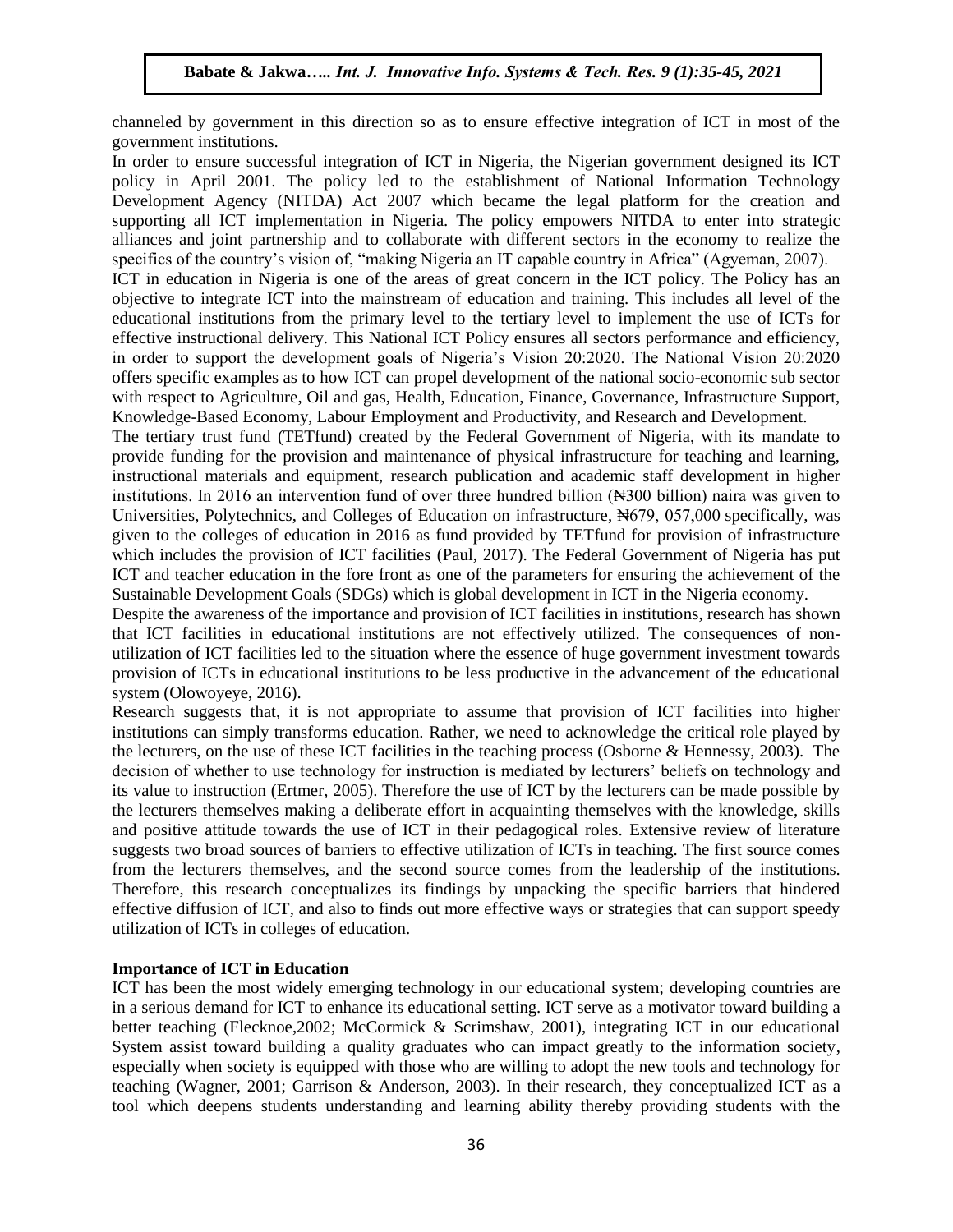contents knowledge for constructing new ideas and developing the mind for complex thinking (Kozma, 2005; Kulik, 2003; Webb & Cox, 2004). "Studies have identified a variety of constructivist learning strategies for example students who work in collaborative groups or students create products that represent what they are learning". This precisely defines the way students interact with the content knowledge (Windschitl, 2002). ICT aids in the improvement and development of quality education, it also support in building a curricular content in difficult subject areas. In achieving these objectives teachers must be given a training on the new emerging technological pedagogy, as well as on the new development of intervention and changes to new strategies, these among other should include teaching new concept and partnership with ICT. Zhao and Cziko (2001) established three necessary conditions for teachers to use when integrating ICT in their classrooms thus:

- i. Teachers should accept efficiency of the New technology
- ii. That by integrating technology in classroom, it has no negative effect in the society
- iii. Teachers should understand the level of control they have by adopting the technology.

Researches have shown that most teachers fail to utilises the potential of ICT and its contribution to the quality of learning, even though they accept its importance (Smeets, 2005). Haris, focuses his ICT idea on education based on Innovative and pedagogical practices (Haris, 2002). The study concludes with the fact that benefit of ICT can only be achieved when confident teachers show willingness to exploring new technology in their teaching and learning process. Consequently ICT integration will enhance learning and prepare next generation for the upcoming tools of the new technology (Wheeler, 2001).

Adopting new technology in the classroom motivates teachers to change strategically in their classroom, thereby given them the ability to understand the concept of new ICT tools for teaching (Littlejohn et al., 2002). According to Cabero (2001), "the flexibility of time-space accounted for by the integration of ICT into teaching and learning processes contributes to increase the interaction and reception of information. Such possibilities suggest changes in the communication models and the teaching and learning methods used by teachers, giving way to new scenarios which favours both individual and collaborative learning". Processing the courage to apply ICT in teaching and learning is in itself a change in this domain (Reeves & Jonassen, 1996).

#### **ICTs as a tool for enhancing learning**

Learning through the use of ICT support, can improve student wider understanding to learning approach to contextual practice (Berge, 1998; Barron, 1998). Researchers argue that any act of utilizing ICT in teaching may motivate learning and support knowledge constructivism. The more teachers explore ICT in their teaching the more visible the impact will aspire. Teachers create expressive and attractive learning skills for their students, strategically by utilizing ICT in their teaching and learning. This motivates Students learning it also provide independent enquiry which only appropriate utilization of ICT can foster. ICT integration in education defines the  $21<sup>st</sup>$  Century technological pedagogy as a skill that might be needed in the emerging technology of the future. ICT improves the quality and accessibility of educational delivery, it also provides us with the ability for learners to access knowledge anytime and from anywhere, this defines the current situation of covid-19 pandemic which allow most schools to engage students online due to emerging pandemic that make it necessary to practice social distancing. This brought to us a new concept of how students are taught and how they learn since the new methodology are learner driven and not by teachers. This in turn would motivate the learners and also build them for lifelong learning as well as to improve the quality of learning. Technology removes temporal constraints to learning and also engages learners with special needs (Moore & Kearsley, 1996). The important of ICT in education cannot be over emphasis because students appreciate the introduction of new technology which provides them with the support to undertake learning anywhere at any time

depending on their conveniences. In 21<sup>st</sup> century ICT made a tremendous contribution in education some of which are Easy access to learning, e-books sample of past examination papers online, Facebook and other design apps for students learning available in you tubes and other educational programs specifically design to engage student's activity. With ICT one can get access to resource persons, and other experts on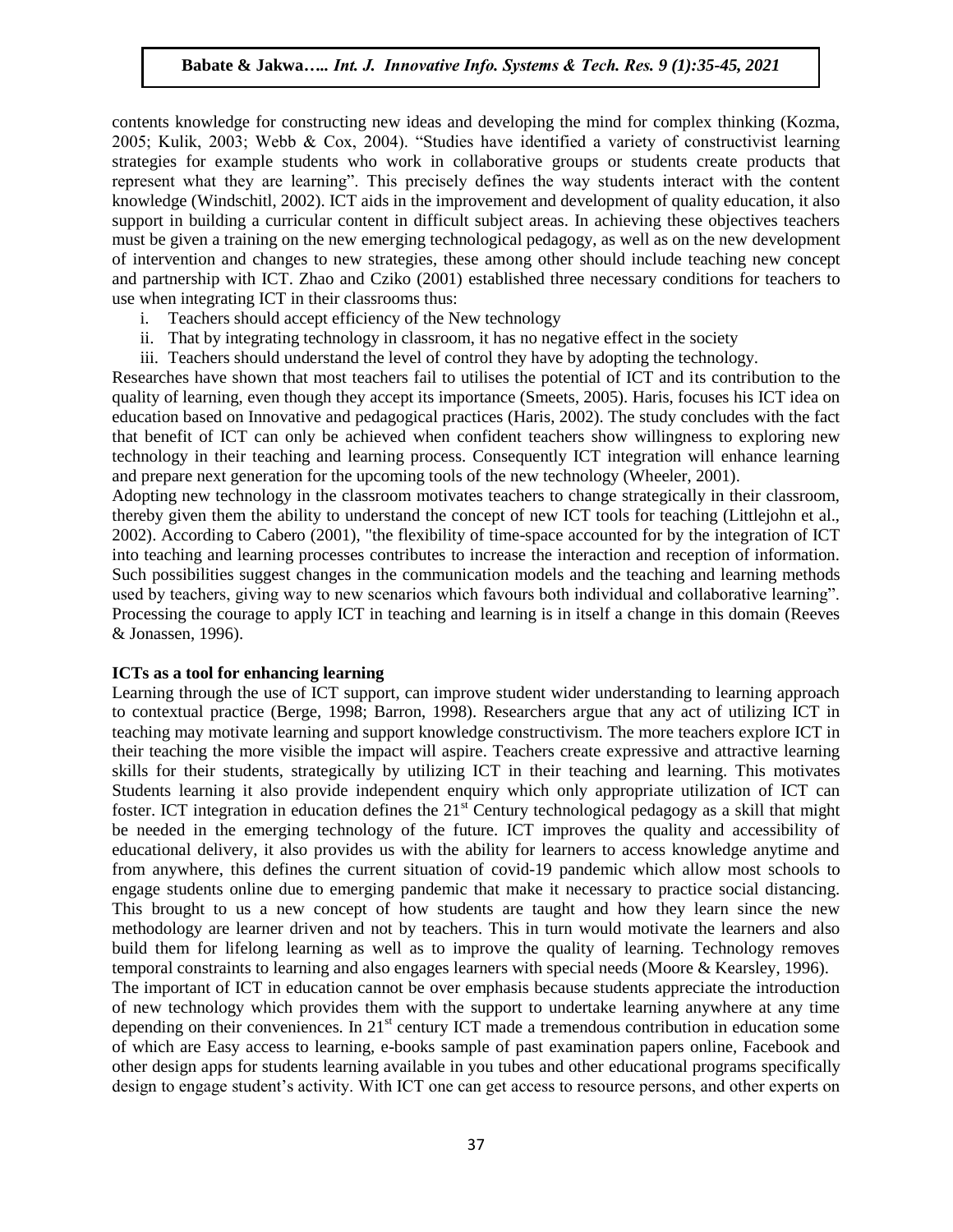all field of learning. This provided learning opportunities to many individuals who might be face with some commitment or the other (Young, 2002).

### **Research Questions**

The research paper answered the following questions.

- 1. What are the lecturer"s levels of technological and pedagogical knowledge needed for effective utilization of ICTs in Colleges of education in North eastern Nigeria?
- 2. What is the lecturer's attitude toward ICT diffusion in Colleges of Education in the North eastern Nigeria?
- 3. What are the types of rejection (active or passive) most dominant among lecturers in the utilization of ICT?
- 4. What are the kind of motivational support provide by the institution to lecturers who embraced the use of ICT in their teaching?

#### **Hypotheses**

Based on the identified research questions the following hypotheses were identified as a guide and it was tested at 0.05 level of significance.

**Ho1:** There is no level of significant difference from the mean responses of lecturers on the technological and pedagogical knowledge needed for effective utilization of ICTs in colleges of education of the North eastern Nigeria.

Ho<sub>2</sub>: There is no significance difference obtained between the means responses of lecturer's attitude of ICT diffusion in colleges of education of the North eastern Nigeria.

**Ho3:** There is no significant difference between the mean responses on the types of rejection, mostly dominant among lecturers in the utilization of ICT.

**Ho4:** There is no significance difference between the mean responses of lecturers on the kind of motivational support provided by the institution to those who embrace the use of ICT.

#### **METHODOLOGY**

The study employed survey research design. Creswell (2012), survey research is a form of quantitative research in which the investigator identifies the sample and the population, collects data through questionnaires or interviews while Wolman in Ezeji (2004) conceptualizes survey research as an assessment of public opinion using questionnaire and sampling method. This design was suitable since it is a research design that investigates and explores the strategies for effective Integration of Information and Communication Technology for Teaching in Colleges of Education in North-East, Nigeria.

#### **Area of the Study**

The study was carried out in the North-Eastern Zone Nigeria, the colleges of education used for data collection were located in this zone. Nigeria is divided into six (6) geo political zones. These are the North-East, North-West, North-Central, South-South, South-East, and South-West. Since the study centered its focus in the North-East, it comprises of six (6) state, Bauchi, Gombe, Adamawa, Taraba Yobe and Borno states. This area was chosen because most of the identified colleges of education are situated there, and government had invested its resources on the integration of ICT in teaching.

#### **Population of the Study**

The population of the study comprises of all the 516 lecturers in the school of science from the 10 Federal and States owned Colleges of Education in the North Eastern Nigeria. The choice of lecturers in the school of science was to limit the study to a particular population of the same characteristic in order to make reasonable classification.

#### **Instrument for Data Collection**

The instrument for data collection is Lecturers" perception on barriers to effective utilization of ICTs (LPBEUI) Questionnaire. This instrument was adapted from Centre for Educational Research Innovation (OECD/CERI, 2009) project. The project targeted teacher training institutions, teachers" trainers, student teachers and mentors. The questionnaire was developed to assess the challenges towards the use of ICT in initial teachers training institutions. The section of the questionnaire directed towards the teachers' trainer was used because this is similar to the focus of the proposed study. The questionnaire consists of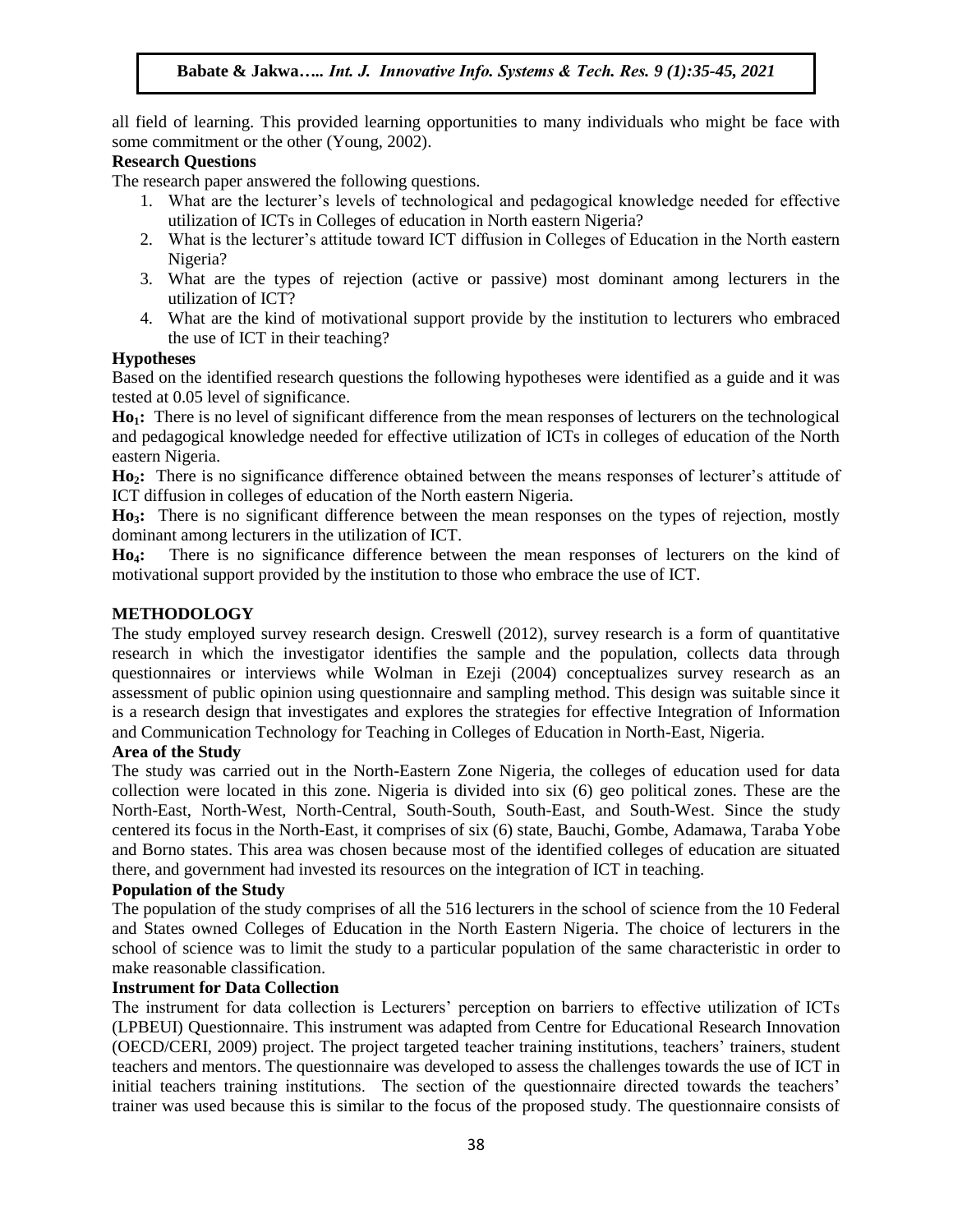twenty-one (21) items, covering three key areas: the background information of the respondent, types of technology available and the pedagogical use of the ICT facilities. This questionnaire was adapted by adding three more sections to it, this includes access, professional development and technical support provided by the institutions to the lecturers. The questionnaire consists of six sections: Sections (A-F) section A contains Personal information of the respondents. Section B will elicit information on lecturers' technological knowledge and skills. Section C elicit information on the Lecturers" technology pedagogical knowledge. Section D focus on Issues of access to ICT facilities. Section E relates to issues of technical support of staff of the institutions. Section F covers the area of professional development of the lecturers.

## **Validation of the Instrument**

The questionnaire was given out for validation to three experts from school of science education in the Federal college of Education (Technical) Potiskum and one in the school of education for the content validation of the instruments. Each validator evaluated the suitability of each section and appropriateness of the language used to the intending purpose. Corrections were considered and effected in the final draft of the questionnaire.

## **Reliability of the Instrument**

Reliability refers to the degree to which an instrument yields consistent result. Cronbach"s alpha method for checking internal consistency reliability was used to measure the reliability because it looks at the consistency of the score of individual items on an instrument. A reliability coefficient of 0.75 was obtained. This value indicate that the reliability of the investment is good.

## **Method of Data Collection**

Data would be collected online using a software called the eSurvey creator. Based on the sample selected the lecturers" mobile numbers would be collected and the questionnaire would be forwarded to their mobile phone. The eSurvey Creator, is a software that helps to create a platform for administering online questionnaire. The software enables a link from the respondent mobile phone to a database that is created by the researcher using the software. When the respondent answers each question, it will automatically be registered into the database to enable the researcher to easily collect the responses and analyze them. The online method of data collection has an advantage of getting easy access to areas difficult to access due to distance and also is convenient for both researcher and the respondent.

## **Method of Data Analysis**

The collected data was grouped according to the four research questions, the mean score was used which interpreted the answer to the four research questions identified. The numerical values of 1-5 was assigned as a pointer to response categories of the mean calculated, it is classified from strongly agree to strongly disagree. The mean response category was 3. The upper and lower limit was found to be 3.50 and 2.50. in this case any decision with the response mean case of  $x\geq 3.50$  will be considered 'agree' while responses with below 3.50 will be considered 'disagree'. This was possible because 3.50 is the accepted range to lower limit of 'agree' in the response. t-test was used while analyzing the hypothesis at a significance level of 0.05. t-calculated with items greater than the table value was rejected for the null hypothesis and acknowledged if the t-calculated was found to be less than the t-table values.

## **RESULTS**

This section deals with data analysis and presentation of results based on the data collected and were analyzed and presented based on the research questions. Two hundred and sixty-three (263) samples were distributed and 210 were collected, hence the responses are as follows;

**Research Question 1:** *What are the lecturers' perceptions on level of technological knowledge and skills they possessed towards effective utilization of ICTs in Colleges of Education in North Eastern Nigeria?*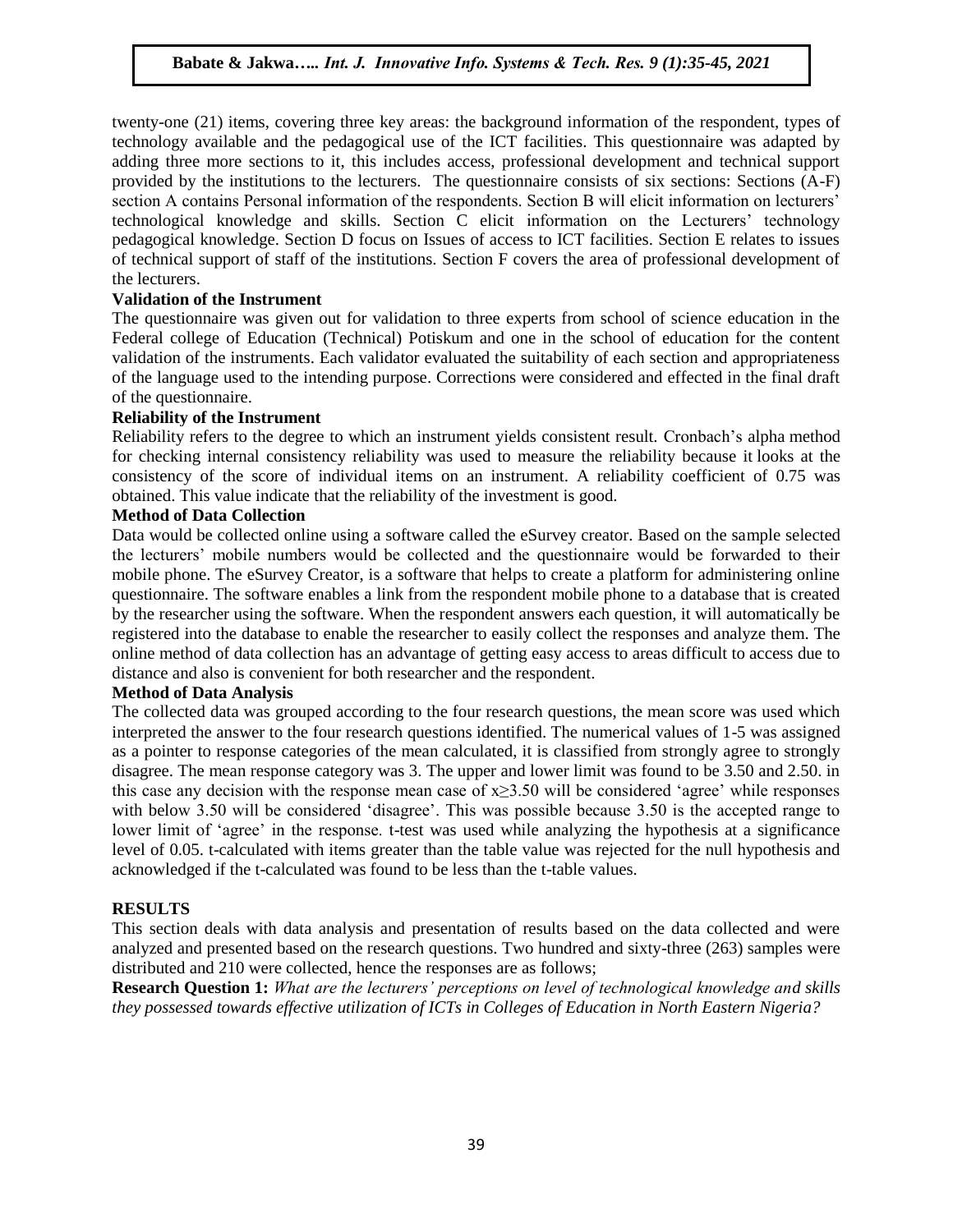|  |  |  |  | Table I: Shows the mean on the Level of Technological Knowledge and Skills possessed towards |  |  |  |
|--|--|--|--|----------------------------------------------------------------------------------------------|--|--|--|
|  |  |  |  | effective utilization of ICTs in Colleges of Education in North Eastern Nigeria              |  |  |  |

| S/N            | <b>ITEMS</b>                                              | <b>SA</b> | $\mathbf{A}$ | N  | <b>SD</b> | D  | Х                 | <b>Remarks</b>  |
|----------------|-----------------------------------------------------------|-----------|--------------|----|-----------|----|-------------------|-----------------|
|                | I am very familiar with ICT tools                         | 67        | 80           | 23 | 30        | 10 | 3.781             | Agreed          |
| 2              | I have undergone personal training on the use of ICT      | 20        | 70           | 23 | 30        | 67 | 2.743             | <b>Disagree</b> |
| 3              | I have my own personal computer that I frequently<br>used | 90        |              |    |           |    | 50 25 20 25 3.762 | Agreed          |
| $\overline{4}$ | I use ICT for my personal purpose                         | 70        | 84           | 23 | 20        | 13 | 3.848             | Agreed          |
| 5              | ICT enhances my work as a lecturer                        | 81        | 73           | 20 | 22        | 14 | 3.881             | <b>Agreed</b>   |
| 6              | ICT is an important tool for teaching                     | 87        | 67           | 18 | 24        | 14 | 3.900             | Agreed          |
| 7              | I am well exposed in the use of ICT facilities            | 13        | 40           | 58 | 48        | 51 | 2.600             | <b>Disagree</b> |
| 8              | I am not interested in using ICT                          | 55        | 50           | 41 | 54        | 10 | 3.410             | <b>Agreed</b>   |
| 9              | ICT is not easy to use                                    | 52        | 35           | 23 | 40        | 60 | 2.900             | <b>Disagree</b> |
| 10             | I have no knowledge or skill on the use of ICT            | 22        | 70           | 33 | 61        | 24 | 3.024             | Agreed          |

#### **Source: Field Survey (2020)**

From table 1 above, the findings of the study revealed that apart from having familiar with ICT tools, owning a personal computer, using ICT for personal purpose, work enhancement and using ICT for teaching which the respondents agreed with the views, for effective teaching and learning other items such as ease of use of ICT and regular training on the use of ICT by the lectures were disagreed based on the findings in the study area.

**Research Question II:** *What are the lecturers' perceptions on the level of technology pedagogical knowledge they possessed towards effective utilization of ICTs in Colleges of Education in North Eastern Nigeria?*

Table II: Shows the mean on the Technological Pedagogical Skills possessed towards effective utilization of ICTs in Colleges of Education in North Eastern Nigeria

| S/N | <b>ITEMS</b>                                                              | <b>SA</b> | A  | N  | <b>SD</b> | $\mathbf{D}$ | $\bar{X}$      | <b>Remarks</b> |
|-----|---------------------------------------------------------------------------|-----------|----|----|-----------|--------------|----------------|----------------|
|     | ICTs facilitate my teaching                                               | 90        | 63 | 25 | -14       |              | 18 3.919       | Agreed         |
| 2   | I use ICTs for student teachers own development<br>and learning           | 80        | 70 | 30 | 17        |              | 13 3.890       | Agreed         |
| 3   | I use ICTs for preparation and organization of my<br>work                 | 90        | 61 | 21 | 20        |              | 18 3.881       | Agreed         |
| 4   | I use ICTs to support various student learning style                      | 90        | 60 | 20 | 29        | 11           | 3.900          | <b>Agreed</b>  |
| 5   | I use ICTs to support students creativity                                 | 90        | 70 | 23 | -11       |              | 16 3.986       | <b>Agreed</b>  |
| 6   | I use ICTs to support activities that facilitate higher<br>order thinking | 50        | 42 |    | 45 53     |              | 20 3.233       | Agreed         |
|     | The use of ICT saves time                                                 | 86        | 60 |    |           |              | 22 20 22 3.800 | <b>Agreed</b>  |
| 8   | I enjoy using ICTs to teach                                               | 95        | 60 | 20 | 15        | 20           | 3.929          | Agreed         |
| 9   | I have confidence when using ICTs to teach                                | 90        | 71 | 21 | 18        | 10           | 4.014          | Agreed         |
| 10  | ICTs makes my work easier as a lecturer                                   | 93        | 65 | 24 | 10        | 18           | 3.976          | Agreed         |

## **Source: Field Survey (2020)**

From table II above, the findings of the study show that the lecturers agreed with all the assertions presented in the research questions in the study area. This revealed that lecturers" perceptions on the level of technology pedagogical knowledge they possessed towards effective utilization of ICTs in colleges of education was positive since the mean scores ranges from 3.92 to 4.01. this signifies measuring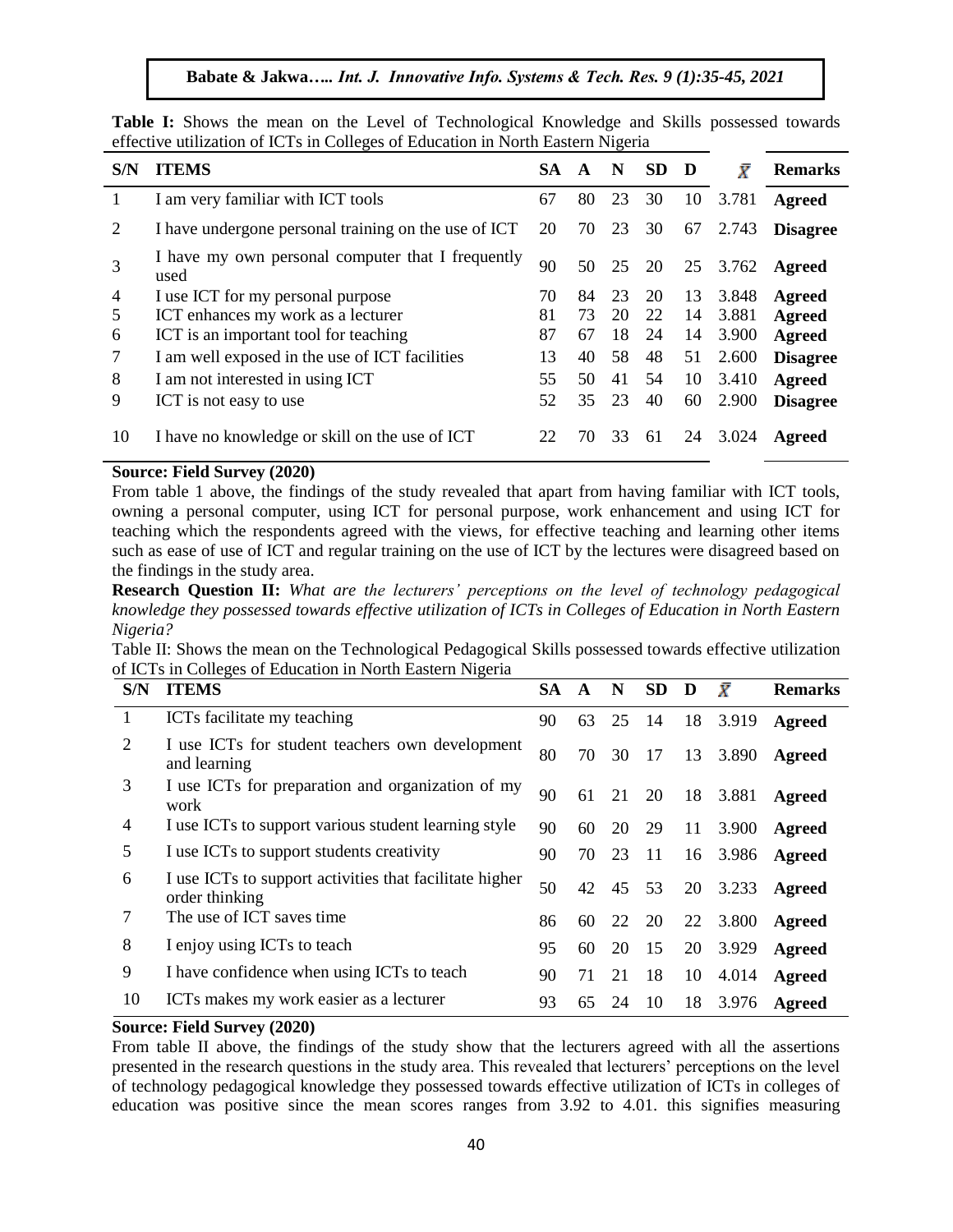perceptions is effective as an indicator toward ICT integration in our colleges of education of the North-Eastern Nigeria.

| Table III: Shows the Type of rejection (active or passive) possessed towards effective utilization of ICTs in |  |  |  |
|---------------------------------------------------------------------------------------------------------------|--|--|--|
| Colleges of Education in North Eastern Nigeria                                                                |  |  |  |

| S/N | <b>ITEMS</b>                                                          | <b>SA</b> | A  | N         | D  | <b>SD</b> | Х     | <b>Remarks</b>  |
|-----|-----------------------------------------------------------------------|-----------|----|-----------|----|-----------|-------|-----------------|
|     | I do not know how to use ICT for teaching                             | 30        | 33 | 17        | 60 | 70        | 2.490 | <b>Disagree</b> |
| 2   | I do not like using ICT for teaching                                  | 27        | 20 | 30        | 60 | 73        | 2.371 | <b>Disagree</b> |
| 3   | I do not have confidence using ICT to teach                           | 25        | 22 | 32        | 61 | 70        | 2.386 | <b>Disagree</b> |
| 4   | ICT is not useful to me for teaching                                  | 27        | 10 | 30        | 80 | 63        | 2.324 | <b>Disagree</b> |
| 5   | Computer use increases my work load                                   | 40        | 47 | 30        | 70 | 23        | 3.052 | Agreed          |
| 6   | I find it difficult to express myself when using ICT to teach         | 30        | 37 | 60        | 70 | 13        | 3.005 | Agreed          |
| 7   | My student find it difficult to comprehend when I use ICT to<br>teach | 50        | 42 | <b>20</b> | 60 | 38        | 3.029 | Agreed          |
| 8   | Computer makes my work more complex                                   | 25        | 40 | 15        | 70 | 60        | 2.524 | <b>Disagree</b> |
| 9   | Using ICT to teach is a waste of time                                 | 20        | 31 | 28        | 70 | 61        | 2.424 | <b>Disagree</b> |
| 10  | I feel indifferent about the use of ICT to teach                      | 72        | 80 | 15        | 23 | 20        | 3.767 | Agreed          |

**Source: Field Survey (2020)**

**Research Question III:** *What are the lecturers' perceptions on the extent of access to ICT facilities by their institution for effective utilization in Colleges of Education in North Eastern Nigeria?*

The research questions instrument was addressed by items 1-10 of table III, the analysis showed that most lecturers disagree with the fact of the general perfection that they rejected ICT utilization in their teaching. However, it was slightly observed that the fear was due to student inability to comprehend all lectures presented with ICT integration. This is because items in tableIII that sought to measure lecturer"s rejection to ICT integration were disagreed, instead they showed willingness to using ICT and that ICT benefits them the most. This truly presents the fact that lecturers do not reject ICT integration, but only reflecting on the study of Gardener and Milton (2002), Iyamu and Aduwa (2005) which conceptualizes on the critical questions that lies on how students results will be thoroughly evaluated.

|                                                                       |  |  |  | Table IV: Shows the mean on the Technical Support and Professional Development possessed towards effective |  |  |  |
|-----------------------------------------------------------------------|--|--|--|------------------------------------------------------------------------------------------------------------|--|--|--|
| utilization of ICTs in Colleges of Education in North Eastern Nigeria |  |  |  |                                                                                                            |  |  |  |

| S/N | <b>ITEMS</b>                                                                                   | <b>SA</b> | A  | N  | <b>SD</b> | D  | $\bar{X}$ | SDev  | Remarks         |
|-----|------------------------------------------------------------------------------------------------|-----------|----|----|-----------|----|-----------|-------|-----------------|
| 1   | The institutions repairs damaged ICT facilities                                                | 31        | 29 | 80 | 60        | 10 | 3.052     | 1.747 | Agreed          |
| 2   | The institution provides steady power supply                                                   | 27        | 33 | 70 | 70        | 10 | 2.986     | 1.728 | <b>Disagree</b> |
| 3   | The institution has ICT technician to assist lecturers                                         | 21        | 27 | 72 | 70        | 20 | 2.805     | 1.675 | <b>Disagree</b> |
| 4   | The ICT laboratories are conducive for teaching and<br>learning                                | 33        | 30 | 76 | 60        | 11 | 3.067     | 1.751 | Agreed          |
| 5   | Regular maintenance are carried on the ICT facilities                                          | 25        | 31 | 84 | 60        | 10 | 3.005     | 1.733 | Agreed          |
| 6   | The institution conducts in-service training for staff<br>on use of technology.                | 30        | 39 | 85 | 44        | 12 | 3.148     | 1.774 | Agreed          |
| 7   | The institution conducts ICT, seminar, and workshops<br>on the use of technology for teaching. | 29        | 37 | 80 | 54        | 10 | 3.100     | 1.761 | Agreed          |
| 8   | The institution conducts relevant seminar on new<br>technologies provided.                     | 28        | 33 | 89 | 40        | 20 | 3.043     | 1.744 | Agreed          |
| 9   | The institution provides on-the-job training on ICTs<br>for staff.                             | 33        | 66 | 41 | 50        | 20 | 3.200     | 1.789 | Agreed          |
| 10  | The institution does not provide any form of training<br>for staff.                            | 80        | 50 | 13 | 50        | 17 | 3.600     | 1.897 | Agreed          |
|     | $C_1, \ldots, C_n, C_1, C_2, \ldots, C_n, C_0, C_0$                                            |           |    |    |           |    |           |       |                 |

**Source: Field Survey (2020)**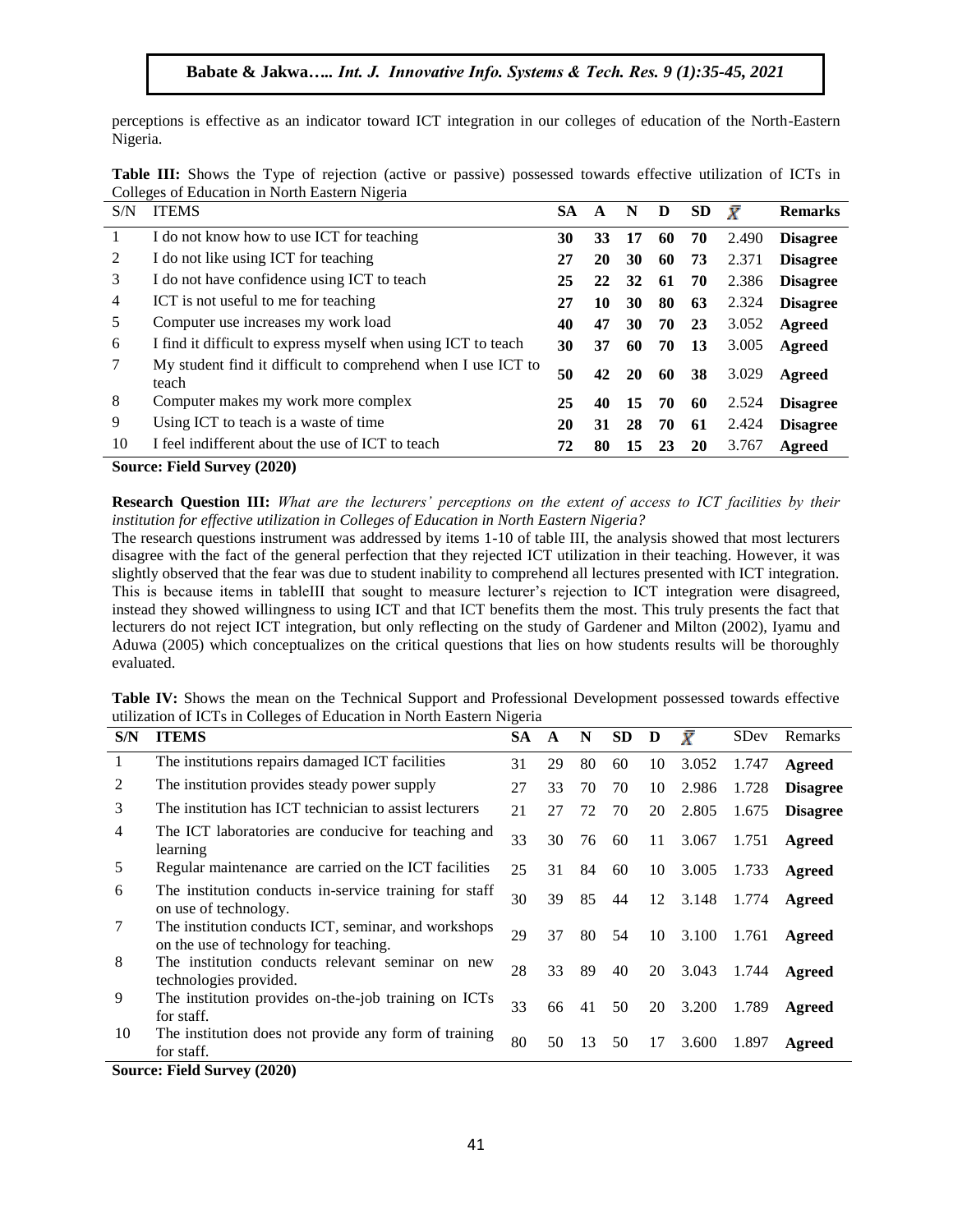**Research Question IV:** *What are the kind of motivational support provide by the institution to lecturers who embraced the use of ICT in their teaching?*

Table IV indicated that all items from 1-10 had their mean score between 3.052 and 3.600, this indicated that the respondents agreed to all items as important that the institution provided all the necessary technical support and professional development for the successful integration of ICTs.

### **DISCUSSION**

The findings identified that the respondents agreed on the integration and utilization of ICT in our colleges of education. This was observed because of the level of importance attached to the teacher"s readiness to adopt ICT usage in their teaching and learning process. The study conceptualizes that employing modern technology in our classroom enhances teaching and learning (Lefebve, Deaudelin and Loiselle, 2006). Dawes (2001) reported new technology as a catalyst that enhances educational learning across the curriculum. The report is a wakeup call to lecturers in colleges of education in the North-Eastern states to build a stronger confidence toward adopting ICT in their teaching and learning activity. The study identified availability and access to ICT resources what kind of fear develop by lecturers when it comes to utilization? Most of the lecturers do have the zeal of using ICT in the classroom, but however, require a technical assistant to serve as a guide for keeping them with up-to-date ICT tools a new design idea for the emerging technology. The study conceptualizes its findings on the research of Bransford et al. (2000) and it said "What is now known about learning provides important guidelines for uses of technology that can help students and teachers develop the competencies needed for the twenty-first century" (P.266).

From the study it was found out that 10 items that discusses on the lecturer's perception of lecturers rejection to ICT utilization as either (Active or Passive) were rated disagree by the respondents, this discusses the behavioral perception of ICT utilization by the teachers of colleges of education in the North-eastern Nigeria. The findings among others includes, knowing how to use ICT, how often do lecturers use ICT, in classroom teaching, what confidence do they drive while utilizing ICT, how easy due students comprehend ICT lesson presentation in the classroom? This truly measure perceptions as either active or passive. The findings were in agreement with the opinion of (Pelgrum, 2001) Pelgrum said the material condition that measure perception depends on the available number of computers or copies of educational software. He elaborated his points as the non-material obstacles which includes teacher"s insufficient ICT knowledge and skills as well as the difficulty of Integrating ICT and insufficient ICT knowledge and skills as well as the difficulty of integrating ICT and insufficient teacher time.

The findings on the study on the level of technical support and professional development possessed towards effective utilization of ICT in colleges of education in the North-Eastern Nigeria. From the instrument recorded it was shown that 10 items that discusses on the instructional motivational strategy was rated agreed. Thus, the study concludes that the concerns institutions on the study area provide all necessary support as it affects training and other professional development. The lack of time is not an excuse to teachers this speaks the notion that technical equipment was available but there is no time for the teacher to operate and practice all the technicalities, this could be due to unfavorable lecture periods or an insufficient class time. Many literatures visited argue that lack of teacher training discourages ICT utilization and integration into education. ICT related tool might be available in schools but implementation strategically may not succeed if the lecturers do not have the proper pedagogical and technological training or skills on how to use the ICT resources at their disposal. The study concludes with the assertions that not only access to ICT tools in schools that matters but access to it operational concept at home also plays a greater role in making a lecturer fully familiar with the concept of ICT utilization and implementation.

The relationship that links access to modern ICT tools, training, teacher's competence, confidence and positive attitude towards ICT Integration strategically is the main panacea needed to implement the findings of this study. Nwachukwu et'al. (2009) "when tools and equipment are properly coordinated, the results will be the product of efficient, effective and employable graduates". The views of experts cited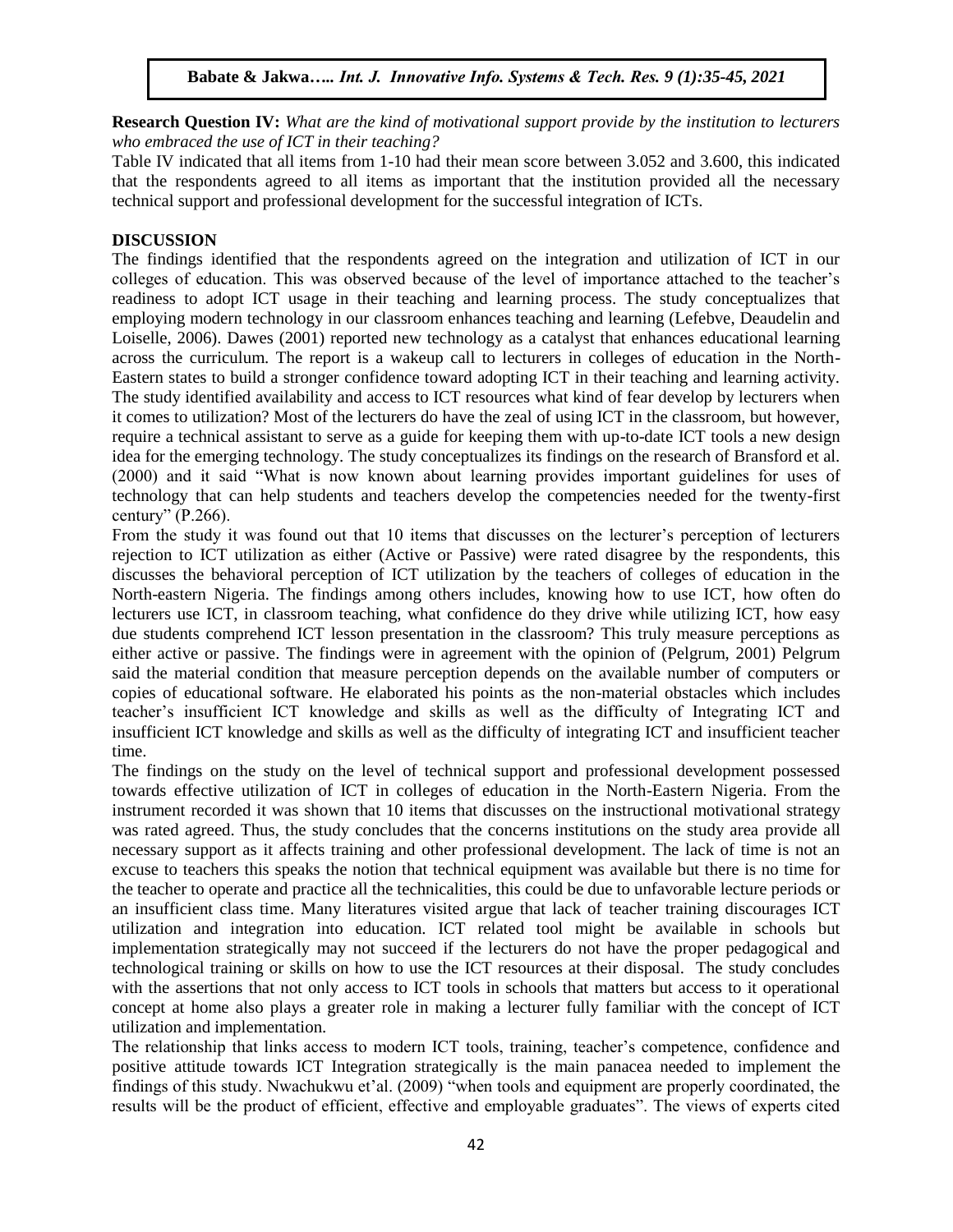above go a long way in justifying the findings of the study in exploring the strategies for integrating ICT in teaching in colleges of education in the North-Eastern states.

From the study it was found that there was no significance difference in the mean ratings of the responses of lecturers of colleges of education as it affects perception, rejection and motivation for effective implementation of ICT in education. Therefore, the null hypotheses has no significant difference in the mean ratings of the respondent, and so were upheld. The implication of this findings is that it helped to validate the findings on the section I,II,III IV  $&$  V and also it implied that the qualification and professional experiences of the respondent had no significance influence on their opinion, this as it affect planning organizing, controlling and coordinating strategies needed to integrating ICT utilization in colleges of education in North-Eastern Nigeria.

#### **CONCLUSION**

Integrating ICT utilization for teaching and learning is widely dependent on training and professional development. The ICT resources are poorly managed, coordinated and this badly affected the integration of ICT for teaching and learning in colleges of education.

The study was guided by four research questions. The first research question focused on measuring the lecturer's level of technological and pedagogical knowledge. The second research question explored how the lecturer"s beliefs attitudes and behavioural interest to using ICT were enacted in the integration and implementation process. The third research question measured perception which defines level of acceptance and usage while the fourth research question focused on the institutional motivations and training, support for professional development and ICT implementation.

Data was collected using questionnaire this was then analysed using statistical package such as SPSS, this helps the policy makers to formulate on any informed decision when designing and implementing the needed strategy invariably identified.

With respect to the first research question findings generally indicated that lecturers believed that utilizing ICT in teaching would be achieved without great effort. However, despites lecturers perceived ease of use, it was observed that they are yet to understand the ICT affordances and frequent use of ICT enhances learner conception. The lecturers did not understand that using ICT along could not bring the needed changes for integration and implementation rather by learning the needed technological and pedagogical knowledge of the new emerging ICT technological teachings. The findings of the study showed that the institution provides ICT laboratories for teaching ICT related matters, but fails to provide lecturers with pedagogical use of ICT in teaching Science related courses. Generally, lecturers did not show their readiness to using ICT because they were not familiar with the technological facilities available. They could not optimize the utilization of the technology because they lack the technological skills.

Findings also showed that utilizing ICT resources did not motivate the lecturers but also encouraged the learners to learn. The implementation of ICT in schools reinforced the conceptualization to teaching and learning in colleges of education, and this facilitated the involvement of all the stakeholders to learn at the same time.

The study concludes with the presentation on the needs for institutions to provide the needed ICT technological and pedagogical training to lecturers for effective integration of ICT in schools.

Finally, the study therefore, made the following contribution to knowledge and a strategy for effective implementation of ICT in colleges of Education in North-east Nigeria.

- 1. It has provided information to lecturers on the needed technological and pedagogical knowledge as a strategy both for teaching and learning ICT.
- 2. It has provided information to National Commission for colleges of Education on Strategy for managing and controlling ICT resources which they could incorporate into the curriculum of technical teacher Education.
- 3. It has identified information on ICT material resource management by appointing well trained technical assistance to support the lecturers in utilizing ICT related teaching strategy.
- 4. It has provided an information strategy to institution for proving an institutional centred learning in colleges of Education of the North-Eastern Nigeria. The information could be by packaging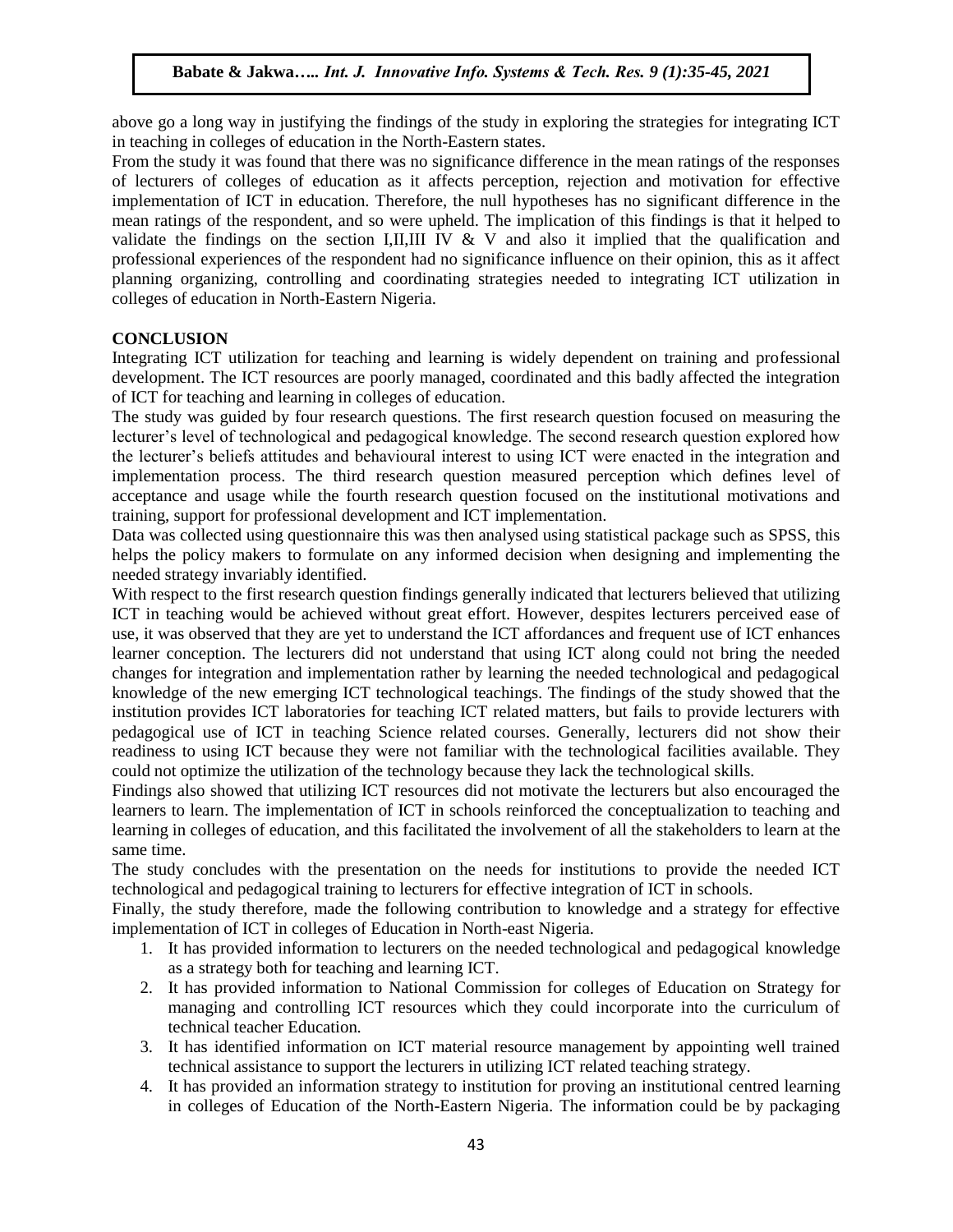ICT related resources for workshop and other ICT related tools for improving the competencies of the lecturers concerned.

#### **REFERENCES**

- Adeoye, Y. M., Oluwole, A. F., & Blessing, L. A. (2013). Appraising the Role of Information Communication Technology (ICT) as a Change Agent for Higher Education in Nigeria. *International Journal of Educational Administration and Policy Studies, 5*(8), 177-183.
- Afshari, M., Bakar, K. A., Luan, W. S., Samah, B. A., & Fooi, F. S. (2009). *Factors Affecting Teachers' Use of Information and Communication Technology*. *Online Submission, 2*(1), 77- 104.
- Agyeman, O. T. (2007). ICT for Education in Nigeria. *Survey of ICT and education in Africa: Nigeria country report. Retrieved June, 25*, 2015.
- Ajayi, A. (1997). Towards a Culture of Science and Technology. *Journal of Teacher Education 2* (1) 18- 22.
- Bransford, J., Brown, A. L., & Cocking, R.R. (Eds). (2000) How people learn: brain, mind, experience, and school  $(2^{nd}$  ed). Washington, D.C.: National Academy Press.
- Butler, D. L., & Sellbom, M. (2002). Barriers to adopting technology. *Educause Quarterly, 2*, 22-28.
- Cholin,V. S. (2005), 'Study of the application of information technology for effective access to resources in Indian university libraries', *The International Information & Library Review* 37, (3), 189-197.
- Cresswell, J. W. (2012). Educational research : planning, conducting, and evaluating quantitative and qualitative research. Pearson Education, Inc., 501 Boylston Street, Boston.
- Cox, M., Webb, M., Abbott, C., Blakeley, B., Beauchamp, T., & Rhodes, V. (2003). ICT and pedagogy: A review of the research literature. *ICT in schools research and evaluation series, 18*.
- Gabriel, A. O., Nwagwu, R. N., Akintoye, H. O., Avoseh, J. O., & Aregbede, S. (2014*). Adequacy and utilization of information and communication Technologies by computer science lecturers in tertiary Institutions in Lagos state, Nigeria.* International Journal for Innovation Education and Research, 2(2), 60-67.
- Harris, S. (2002). Innovative pedagogical practices using ICT in schools in England. *Journal of Computer Assisted Learning*. 18, 449-458.
- Kennewell, S., Parkinson, J., & Tanner, H.(2000)."Developing the ICT capable school*". London:*  Routledge Falmer.
- Kozma, R.(2005), 'National Policies That Connect ICT-Based Education Reform To Economic And Social Development', *Human Technology* (2), 117-156.
- Kulik, J. (2003). "Effects of using instructional technology in elementary and secondary schools: What controlled evaluation studies say (Final Report No. P10446.001)". *Arlington, VA: SRI International*
- Lim, C. P. & Chai, C.S. (2004), An activity-theoretical approach to research of ICT integration in Singapore schools: Orienting activities and learner autonomy', *Computers & Education* 43, (3), 215- -236.
- Littlejohn, A., Suckling, C., Campbell, L. & McNicol, D. (2002). The amazingly patient tutor: students' interactions with an online carbohydrate chemistry course. *British Journal of Educational Technology*, 33 (3), 313-321.
- Mertler, C. A., & Vannatta, R. A. (2002). Advanced and multivariate statistical methods: Practical applications and interpretation (2nd ed.). Los Angeles, CA: Pyrczak.
- Mooij, T. (2007), 'Design of educational and ICT conditions to integrate differences in learning: Contextual learning theory and a first transformation step in early education', *Computers in Human Behaviour* 23, (3), 1499--1530.
- Nwachukwu C.E. (2006). Desgning Appropriate methodology in Vocational and Technical Education for Nigeria. Nsukka University Trust Publishers.